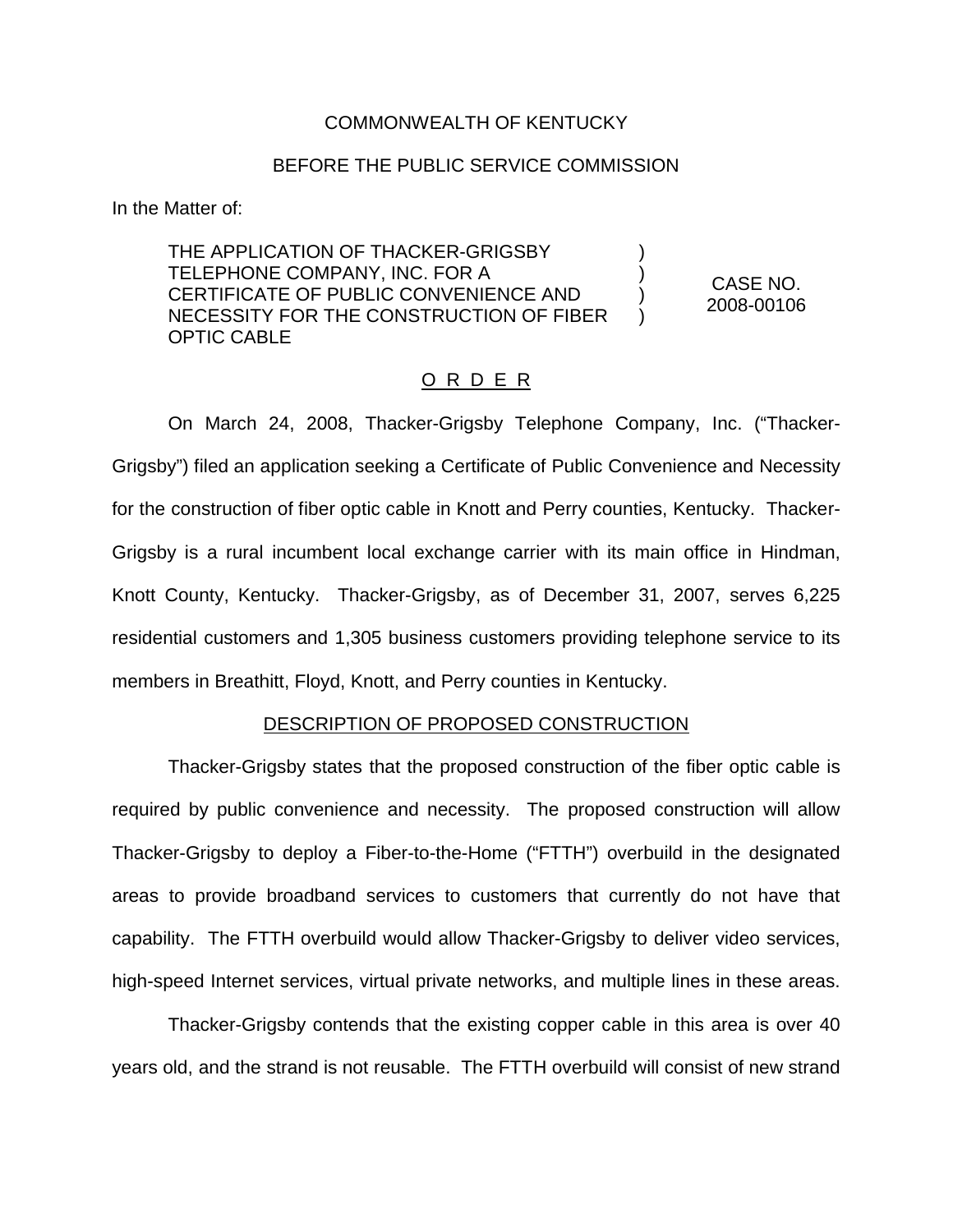and fiber optic cable on existing joint-use poles and on Thacker-Grigsby owned poles. Additionally, Thacker-Grigsby plans to deploy a Gigabit Passive Optical Network system providing sufficient bandwidth for current and future requirements.

Thacker-Grigsby states in its application that advanced telecommunications services, including broadband, are critical to the economic and social development of the rural communities in Knott and Perry counties, Kentucky. Thacker-Grigsby also states that in Governor Fletcher's Prescription for Innovation Plan, $<sup>1</sup>$  deployment of</sup> advanced technologies such as fiber optics was recognized as essential to economic development. Further, Thacker Grigsby claims that this type of technology will bring medical services, educational services, and numerous other economic opportunities to its customers.

Thacker-Grigsby anticipates that the proposed construction will compete with some cable television-based Voice Over Internet Protocol services in both the Fisty and Mousie exchanges. However, there are no other line-based competitive local exhange services or broadband providers serving customers in the Fisty or Mousie exchanges.

The network would be deployed in two phases. Thacker-Grigsby proposes that phase 1 will consist of construction of FTTH in the Fisty exchange, and will commence during the spring season of 2008. Phase 2 will consist of construction in the Mousie exchange commencing upon the completion of phase 1. The proposed two-phased network deployment encompasses existing subscribers as well as anticipated growth in the affected exchanges. After completion, Thacker-Grigsby will be able to provide high

<http://kentucky.gov/Newsroom/connectkentucky/prescription.htm> (Last viewed April 22, 2008).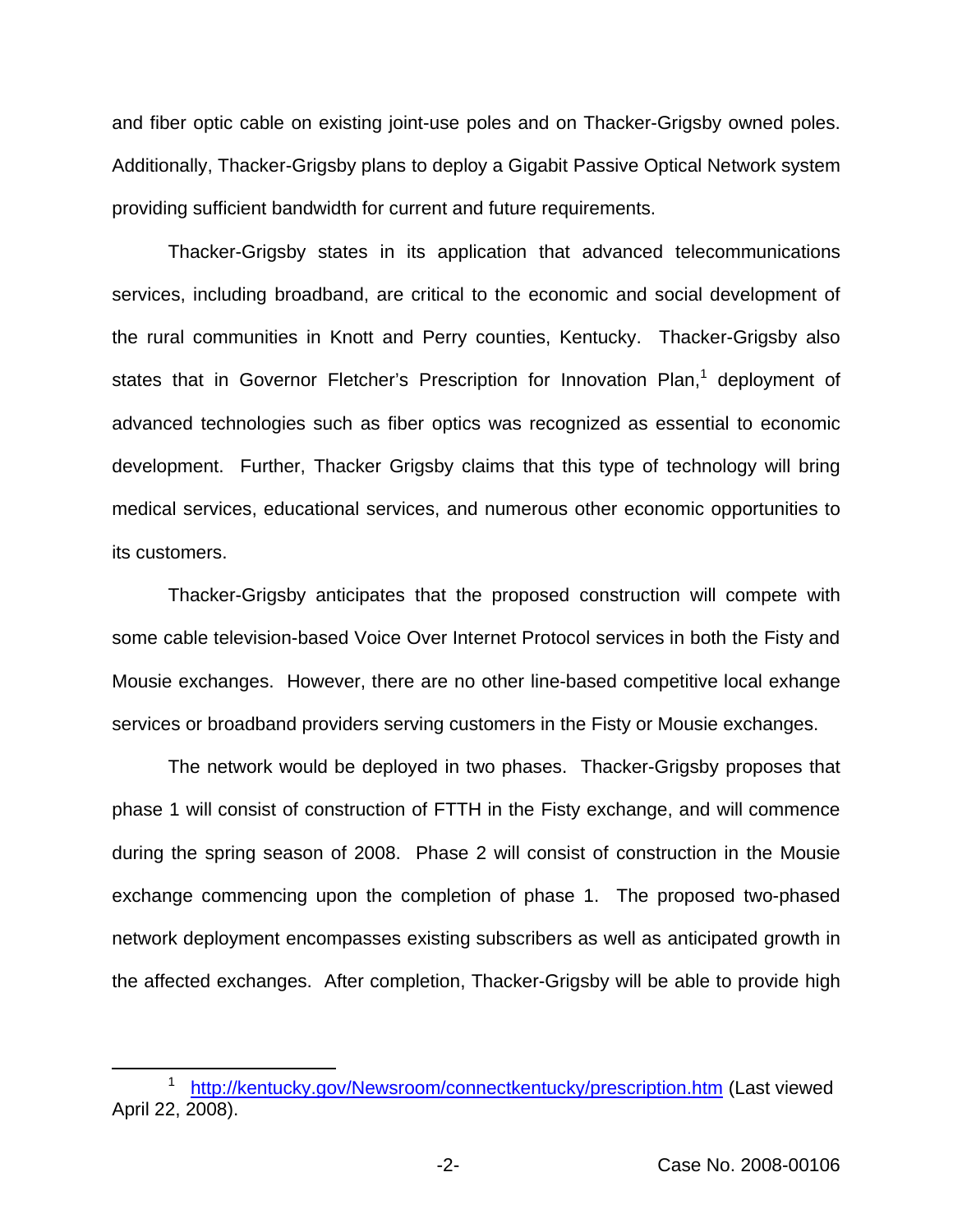speed broadband service to 100 percent of its customers in the Fisty and Mousie exchanges.

Thacker-Grigsby estimates that the incremental costs to operate the hybrid fibercopper network after it has been fully deployed will be negligible. The operational costs, which consist primarily of labor, will be met by existing staff. While it has yet to quantify the savings at the completion of phase 1 and 2 of the proposed construction, Thacker-Grigsby anticipates the proposed network deployment will actually result in operational savings over time.

The total estimated cost of the proposed construction is \$8,656,780. Financing for the proposed project has been secured through the Rural Utilities Services ("RUS") in the amount of \$7,160,151 with the remaining expenditures to be financed through Thacker-Grigsby's retained earnings. The loan was previously approved by RUS under the "H" loan design. Thacker-Grigsby met the purposes of this loan without exhausting the available funds from the "H" loan design. Thacker-Grigsby received approval from RUS for a change of method to permit use of the remaining funds for the proposed FTTH overbuild in exchanges where high speed broadband was not available. Thacker-Grigsby does not anticipate requiring any local rate adjustments as a result of the new construction.

#### DISCUSSION AND FINDINGS

The proposed construction will result in a significant expansion of the services available to subscribers and will enhance Thacker-Grigsby's ability to maintain its facilities and provision customers. However, the planned construction is extensive with substantial costs and is designed primarily for Thacker-Grigsby to support services that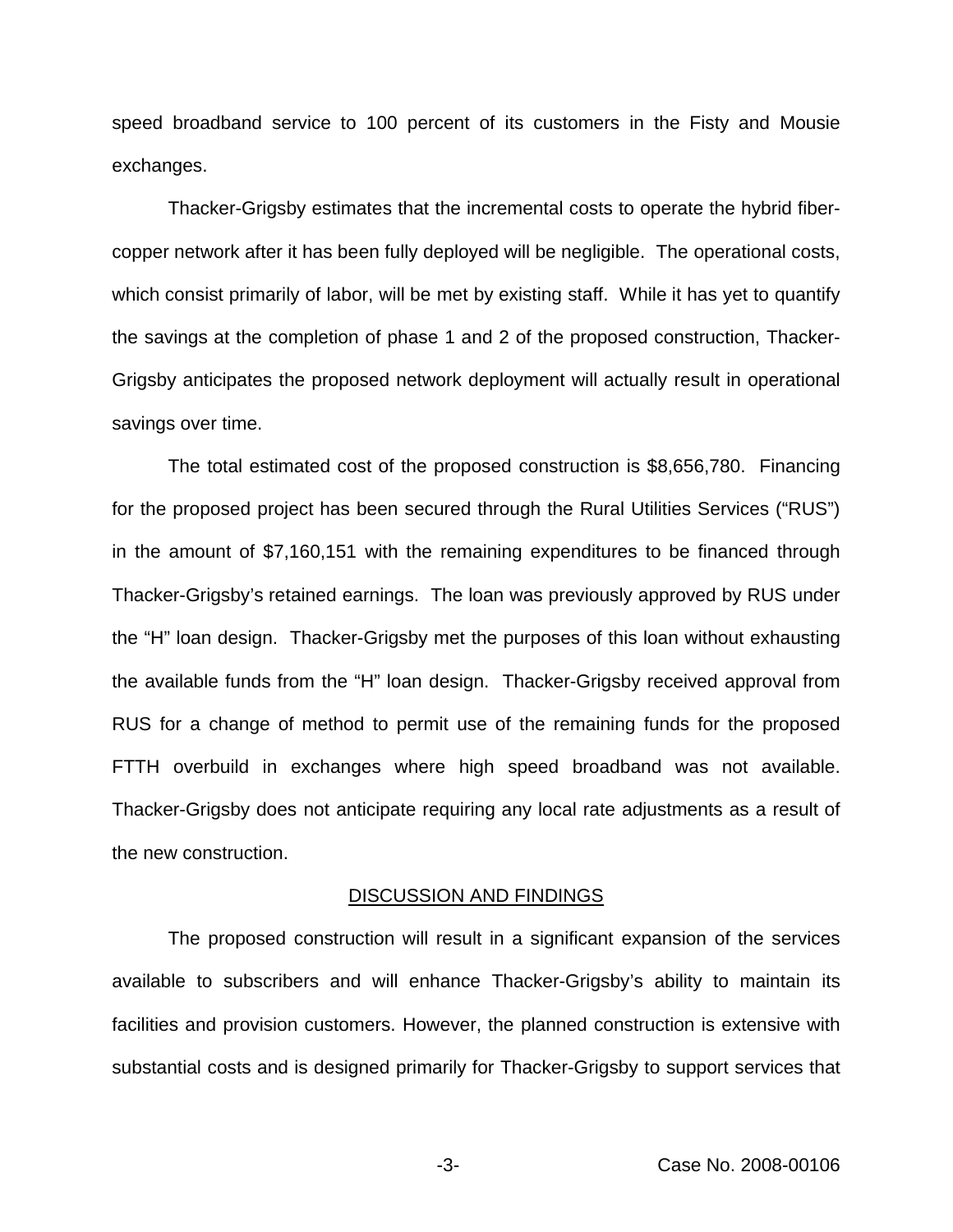may be beyond the jurisdiction of the Commission. $<sup>2</sup>$  The Commission recognizes that</sup> the General Assembly has found that the provision of broadband and other state-of-theart telecommunications technologies are an "essential element to the Commonwealth's initiative to improve the lives of Kentucky citizens...."<sup>3</sup> Nevertheless, the Commission remains obligated to ensure that Thacker-Grigsby's ability to offer safe, adequate, and reasonable basic local exchange service is not adversely affected.<sup>4</sup> Thacker-Grigsby should carefully account for the costs associated with the construction of these facilities, and properly allocate those costs to jurisdictional and non-jurisdictional services, respectively.<sup>5</sup>

The Commission, having considered the evidence of record and being otherwise sufficiently advised, finds that Thacker-Grigsby should be authorized to proceed with the proposed construction as described herein.

- $3$  KRS 278.546(1).
- $4$  KRS 278.542(1)(n).

 $2$  KRS 278.5462 provides, in part, that the provision of broadband services is not subject to state administrative regulation. However, the Commission retains authority to investigate and resolve complaints stemming from broadband service and authority to arbitrate and enforce interconnection agreements. Interconnection agreements may include provisions related to remote terminals and central office facilities which may incorporate broadband services.

 $5$  The Commission retains the authority to review the reasonableness of such accounting procedures when considering adjustments of rates for basic local exchange service.